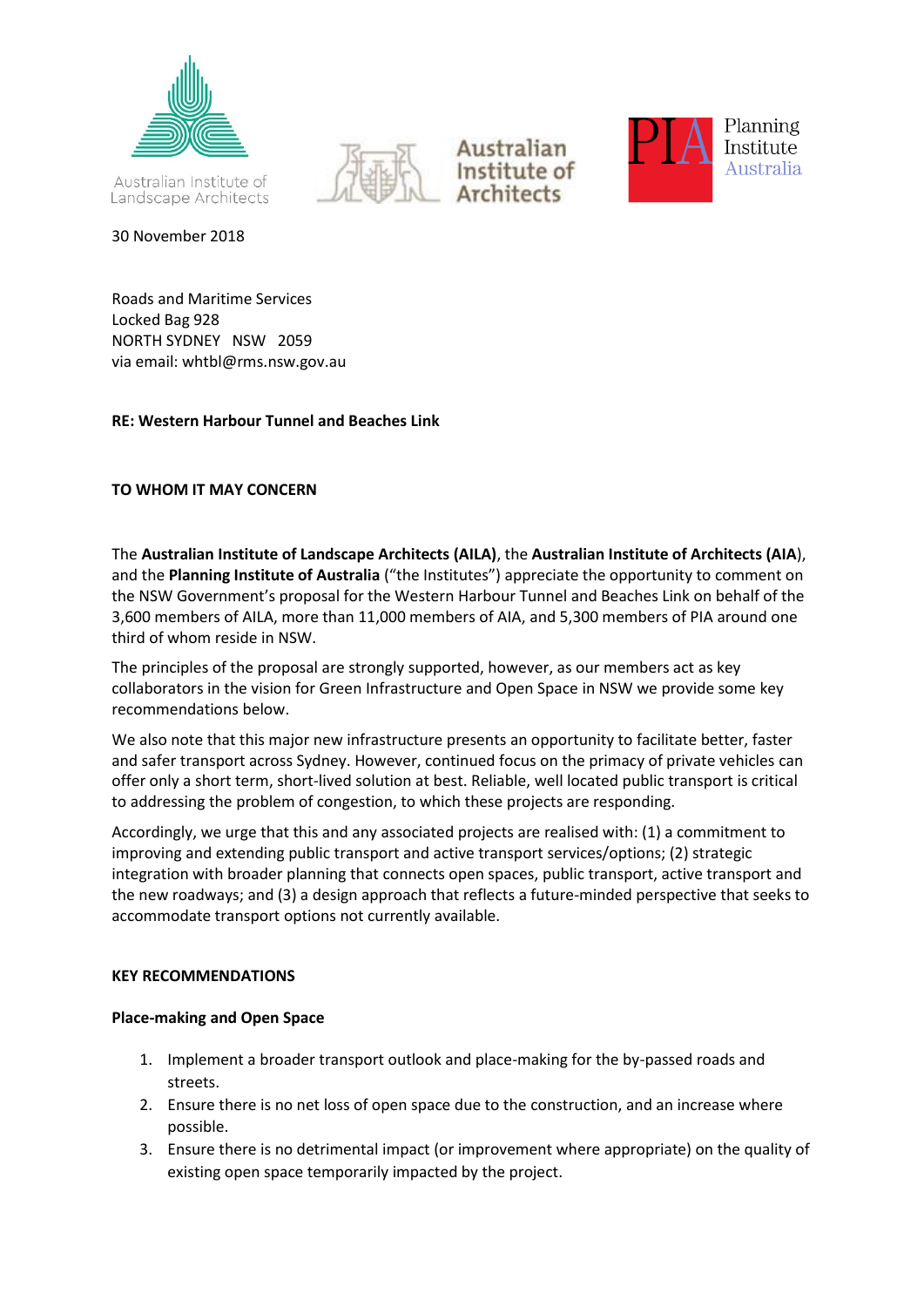







- 4. Ensure there is no net loss in urban tree canopy over roads and streets and where achievable an increase in canopy cover.
- 5. Implement the development of a new post-project master plan for the old Balmain Leagues Club site in Rozelle.
- 6. Ensure communities experience no diminishment of air quality in and around their homes and open spaces, neither as a result of construction nor of the projects' operation.

### **Active Transport**

7. Ensure there is significant contribution and improvement to the active transport connections in the vicinity of the surface works.

#### **Transport**

- 8. Implement the highest quality transport infrastructure design bridges, portals, walls, public spaces, and lighting.
- 9. Prioritise the projects' contribution to public transport. This means supporting existing public transport modes (namely the B-Line and Metro) and, critically, striving to accommodate the future with flexible design that can better facilitate public transport options that may be brought into operation in years ahead.

We would like to thank you for the opportunity to comment on the proposed Western Harbour Tunnel and Beaches Link. It is important that all stakeholders work closely together to ensure our communities retain a high quality of life well into the future.

Please do not hesitate to contact me if you would like to discuss any aspect of this submission.

Sincerely,

Mark Tyrrell **Mark Tyrrell** Andrew Nimmo NSW Chapter President NSW Chapter President Australian Institute of Landscape Architects Australian Institute of Architects

John Brockhoff Principal Policy Officer NSW & National Planning Institute of Australia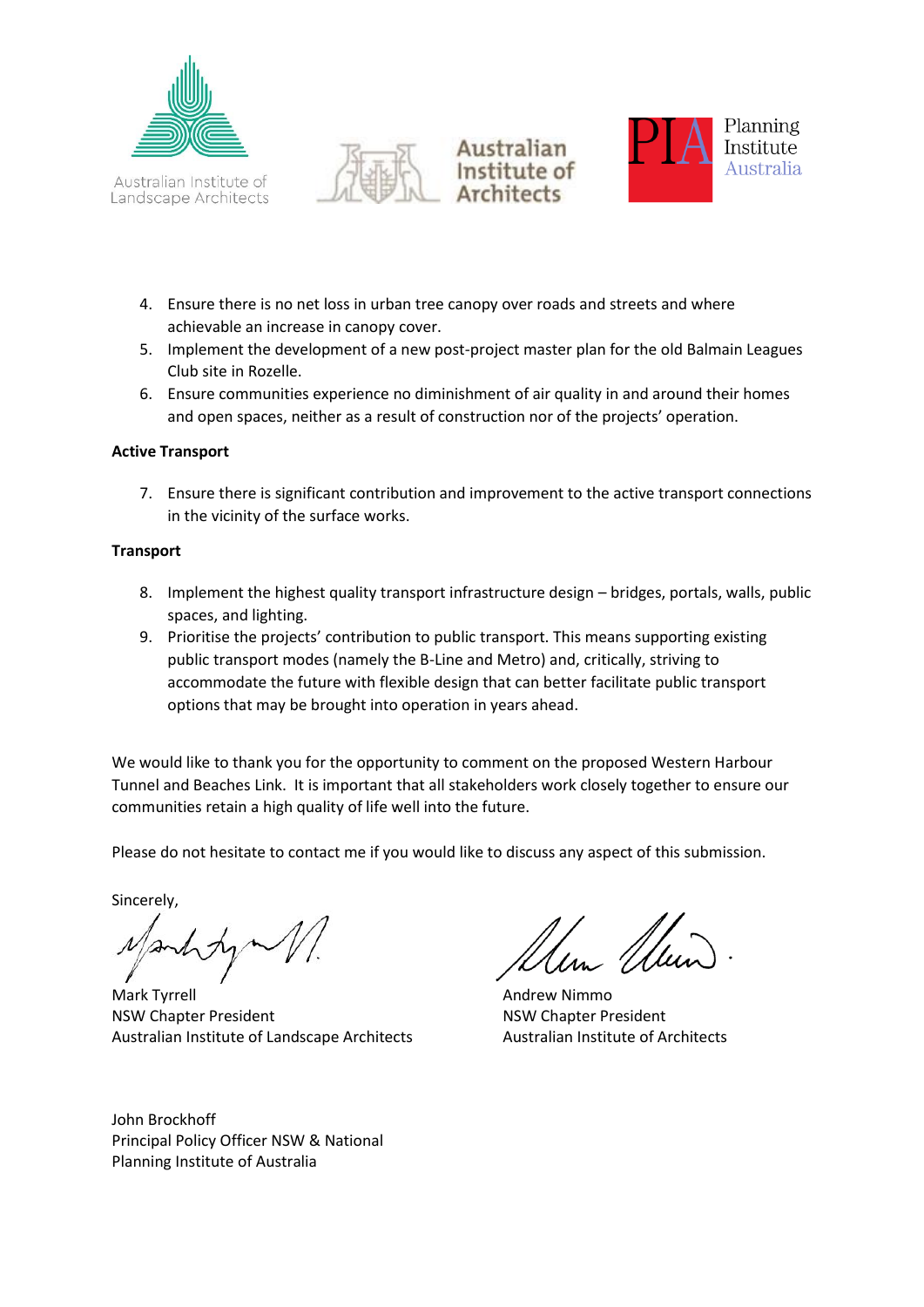







**SUBMISSION BY** Australian Institute of Landscape Architects – NSW Chapter ABN 84 008 531 851 C/- GPO Box 1646 Canberra ACT 2601 Phone: 0499 245 222 Email: [nsw@aila.org.au](mailto:nsw@aila.org.au)

Australian Institute of Architects – NSW Chapter ABN 72 000 023 012 Tusculum, 3 Manning Street Potts Point NSW 2011 Telephone: 02 9246 4055 Email: [nsw@architecture.com.au](mailto:nsw@architecture.com.au)

Planning Institute of Australia (PIA) ABN 34 151 601 937 Suite 10, Level 21 233 Castlereagh Street SYDNEY NSW 2000 Email: [nswmanager@planning.org.au](mailto:nswmanager@planning.org.au)

#### **PURPOSE**

The joint submission is made by the **NSW Chapter of the Australian Institute of Landscape Architects**, the **Australian Institute of Architects** and the **Planning Institute of Australia** to Roads and Maritime Services in relation to the proposed Western Harbour Tunnel and Beaches Link.

### **FURTHER INFORMATION**

- **EXTER Australian Institute of Landscape Architects (AILA)** champions quality design for public open spaces, stronger communities and greater environmental stewardship.
- AILA represents more than 3,600 members throughout Australia and overseas, approximately one-third who are based in NSW
- As a not-for-profit professional association, our role is to serve the mutual interests of our members and the wider profession.
- The **Australian Institute of Architects (the Institute)** is an independent voluntary subscription-based member organisation with more than 11,000 members who are bound by a Code of Conduct and disciplinary procedures.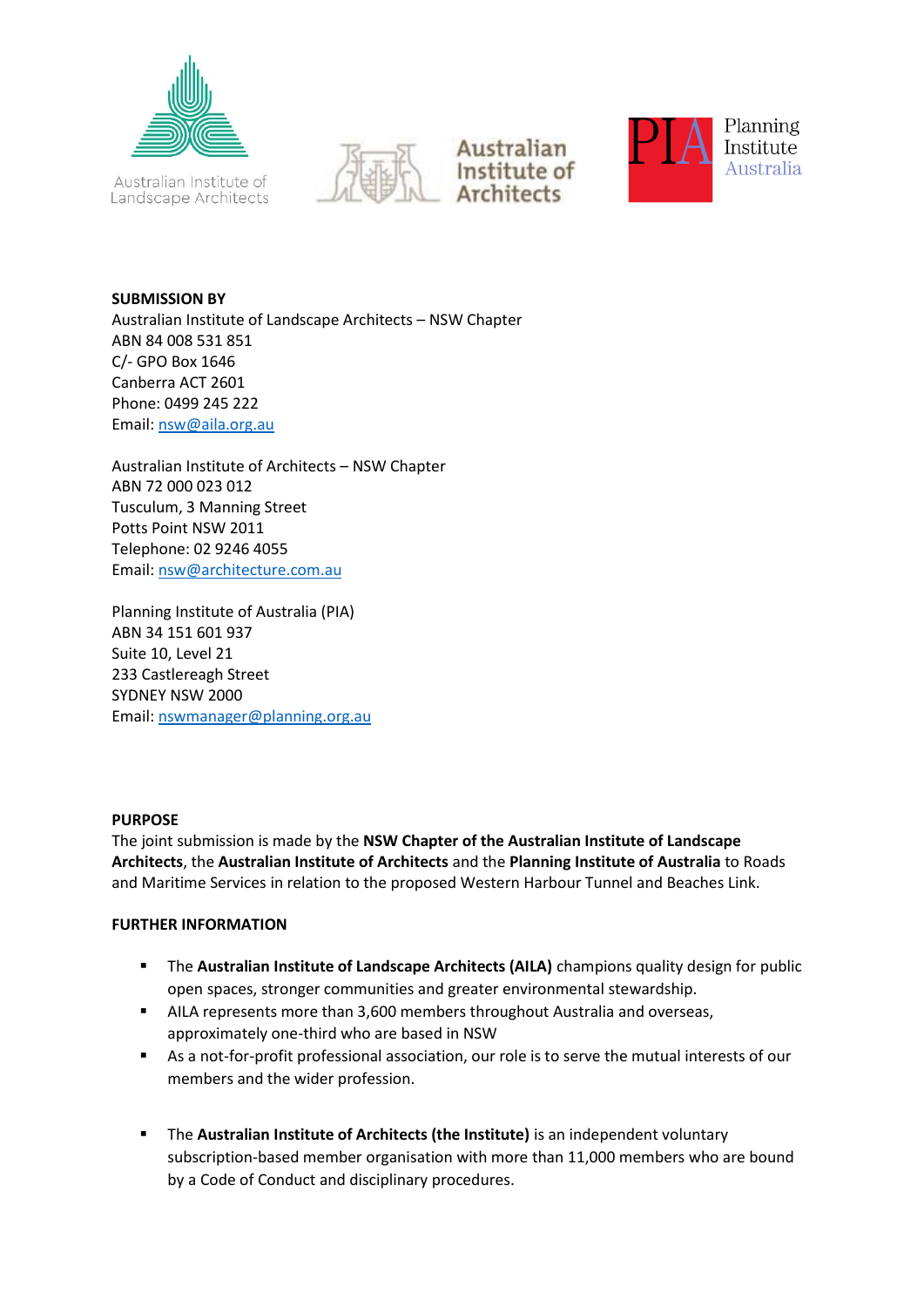







- The Institute, incorporated in 1929, is one of the 96-member associations of the International Union of Architects (UIA) and is represented on the International Practice Commission.
- The Institute's New South Wales Chapter has more than 3,000 members.
- **Planning Institute of Australia (PIA)** is the national body representing planning and the planning profession. Through education, communication and professional development, PIA is the pivotal organisation serving and guiding thousands of planning professionals in their role of creating better communities.
- PIA currently represents approximately 5300 members nationally and internationally, and connects with more than 7500 planners annually. We are governed by a National Board of Directors and managed by a professional administration. We are a member-based organisation with its management complemented by volunteers, who support and contribute to our activities on various levels.

**AILA** is the growing national body representing over 3,600 active and engaged landscape architects, promoting the importance of the profession today and for the future. Committed to designing and creating open space for a better Australia, landscape architects shape the world around us. Landscape architects conceive, reimagine and transform the outside world from streetscapes to parks and playgrounds, transport solutions to tourism strategies, new suburbs and cities. Landscape architects represent a profession increasingly dominating the debates to lead policy making and deliver exemplary outcomes for healthy communities in liveable cities, towns and regions.

Our members bring a critical eye to the potential opportunities and constraints of a place, site, or landscape. The vegetation, soils, watercourses often navigated by infrastructure projects are but some of the technical issues we bring expertise to. We create conditions for nature to function and thrive, ensuring that infrastructure puts back as much as it takes from Australia's ancient landscape. We bring together other disciplines, in an integrated way to generate better outcomes.

As a professional body, we are active on infrastructure development teams of all types, often leading, connecting, facilitating and navigating to help achieve shared outcomes. Landscape architects lead design for the environment and people of all ages and cultures. Landscape architects represent a profession increasingly dominating the debates to lead policy making to deliver exemplary outcomes for our cities, towns, regions and their inhabitants. The work of Australian landscape architects is increasingly being recognised worldwide for our unique skills in creating liveable cities, healthy active spaces and sustainable design outcomes.

\_\_\_\_\_\_\_\_\_\_\_\_\_\_\_\_\_\_\_\_\_\_\_\_\_\_\_\_\_\_\_\_\_\_\_\_\_\_\_\_\_